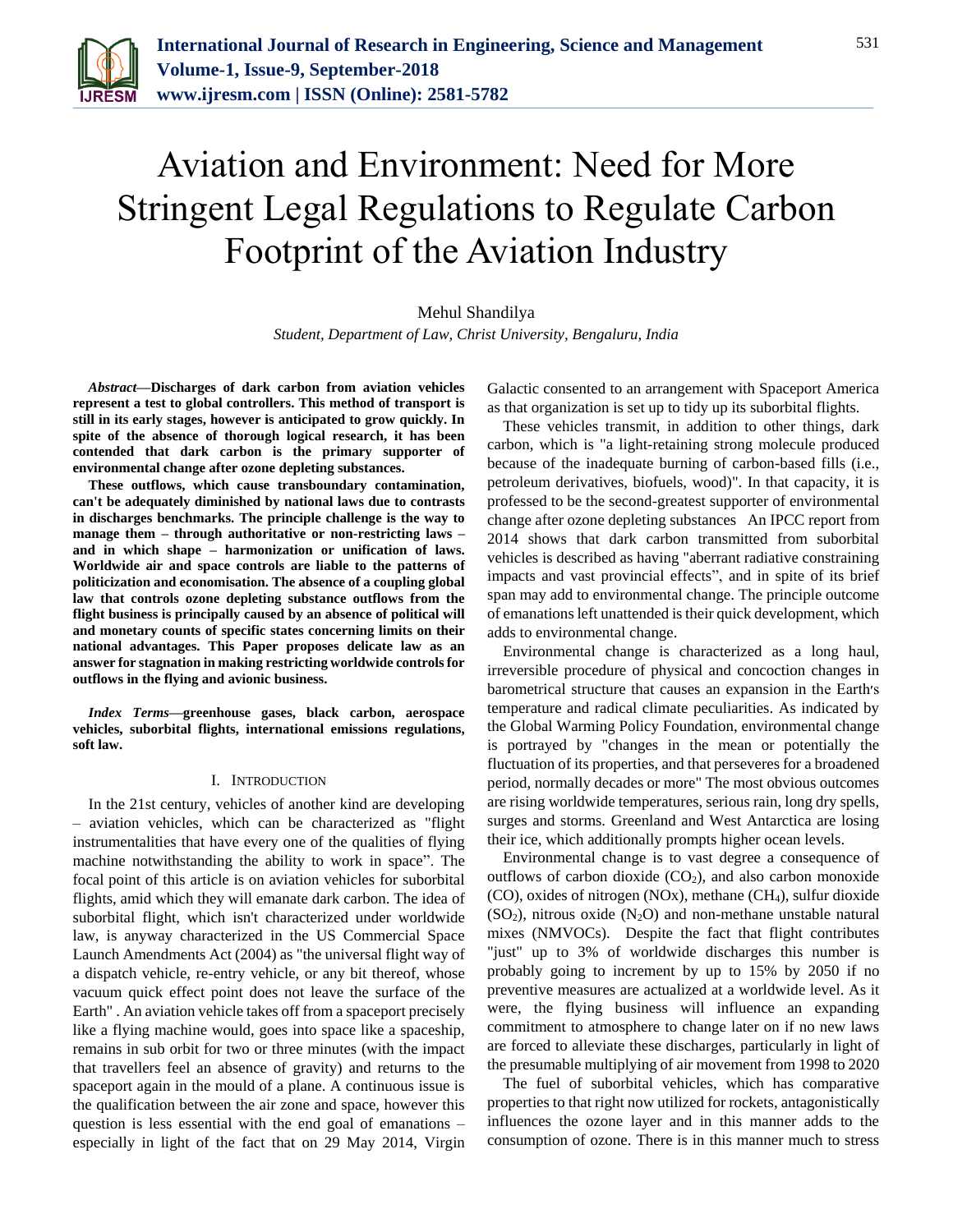

over, notwithstanding the announcement of Sir Richard Branson, the author of Virgin Galactic, who said that space tourism would have just a minor effect on environmental change. Scientists from the National Center for Atmospheric Research in Boulder, Colorado, are right now estimating emanations of dark carbon from the spaceport in New Mexico and the straightforward answer at this phase of research is that the space tourism will antagonistically influence environmental change. Outflows of dark carbon from suborbital vehicles ought to in this manner be incorporated to make a total photo of the harmonization issue.

Regardless of numerous universal delicate and hard laws, including the Stockholm Declaration (1972), the Geneva Convention (1979), the Vienna Convention (1985) and Montreal Protocol (1987), the UN Framework Convention on Climate Change (1992) and its Kyoto Protocol (1997), and the goals of the International Civil Aviation Organization (ICAO), there is no global lawful system that arrangements with discharges from aviation vehicles. The absence of development on the issue of outflows from aeronautics industry was hindered by Directive 2008/101/EC (Directive 2008/101/EC, 2008) and its entrance into constrain in 2012 (hereinafter the EU Directive). This constitutes the main official, albeit European, bit of enactment that incorporates discharges from the flight business. Be that as it may, the EU Directive incorporates universal carriers in its extension, subsequently causing a worldwide contradiction and allegation by a few states (counting USA, China, and Russia) of the ICAO׳s part in controlling global common aeronautics being usurped. The ICAO had no real option except to manage this issue at its session in 2013, and chose to begin taking a shot at worldwide market measures with a view to accomplishing a system for the direction of outflows by 2020 (ICAO, 2013).

This article gives motivations to the disappointment of global air and space law in adequately directing emanations of ozone depleting substances (GHG) and dark carbon. Also, the focal points and hindrances of restricting laws (hard laws), which incorporate arrangements, traditions and orders, and nonrestricting laws (delicate laws), which incorporate statements, rules, sets of accepted rules and best practices, and in addition the fittingness of harmonization or unification in choosing the best administrative way, will be examined with regards to outflows from the aeronautic trade. The destinations of this examination are to exhibit the earnestness of rising outflows of ozone depleting substances and dark carbon from the airplane business and their effect on environmental change, and feature the need to make a more successful legitimate instrument went for diminishing these discharges. The disappointment of worldwide restricting air and space law to manage emanations is caused by global contradictions on the type of lawful instrument regarded appropriate to discharges, broadly fluctuating administrations for air and space law, and the politicization and economization of law. Legitimate instruments are separated into two gatherings: hard law and delicate law. For legitimate instruments to be successful, their harmonization or unification is required. Two legitimate research philosophies will be connected. The first of these, doctrinal technique, depicts the most productive and reasonable lawful system for directing emanations from the avionic business. The second, interdisciplinary approach (Heberlein, 1988), is expected to comprehend the effect of legislative issues and financial matters on the universal lawmaking process.

In Section 2, the creator means to show the reality of the issue of rising discharges of dark carbon from the aeronautic trade, give motivations to making a lawful instrument to help lessen emanations, and portray the utilization of aviation vehicles for point-to-point travel. In Section 3, the official and nonrestricting universal administration and model law will be laid out, and the harmonization and unification of global law will be clarified. Besides, global lawful instruments, which do exclude ozone harming substances produced by the flight business, will be investigated notwithstanding certain parts of the EU Directive. These illustrations are given to demonstrate that the foundation of a hard global law that incorporates discharges from aviation vehicles isn't likely sooner rather than later. The article infers that, under current conditions, delicate law is the best lawful administration for directing ozone harming substances outflows from the aeronautics business and dark carbon discharges from aviation vehicles.

## II. INDIA'S ACTION PLAN FOR REGULATING CARBON EMISSIONS FROM CIVIL AVIATION

#### *A. Initiatives Taken by Airlines.*

It was felt that the stakeholders shall be made aware about the impact of aviation on environment. As a forward step in this direction, the stakeholders were sensitized about the adverse impact and the simple measures that can be adopted to minimize the same. They were also briefed about the global best industry practices that have been adopted by the aviation industry to reduce or minimize the carbon emissions. The main source of carbon emissions from aviation is the exhaust coming out of the aircraft engines and the Auxiliary Power Unit (APU). Apart from engines and APU, the other direct sources that do contribute towards carbon emissions are ground support equipment, vehicles operating inside the airports, etc. As indirect sources, heating/cooling plants, energy consumption for airport terminal buildings, airport and runway lighting systems, firefighting equipment, etc. are also responsible for contributing towards carbon emissions. Therefore, any savings in fuel and energy consumptions will directly reduce the carbon emissions from aviation. Fuel cost of any airline is the largest constituent of their operational cost and any saving in fuel cost leads to decrease in the total operational cost with an addition benefit of reduction in carbon emissions as well. With this objective, airlines in India have started adopting following measures that help them in reducing their fuel consumptions leading to reduction in carbon emissions too.

a) Upgradation of aircraft fleet through renewal and engine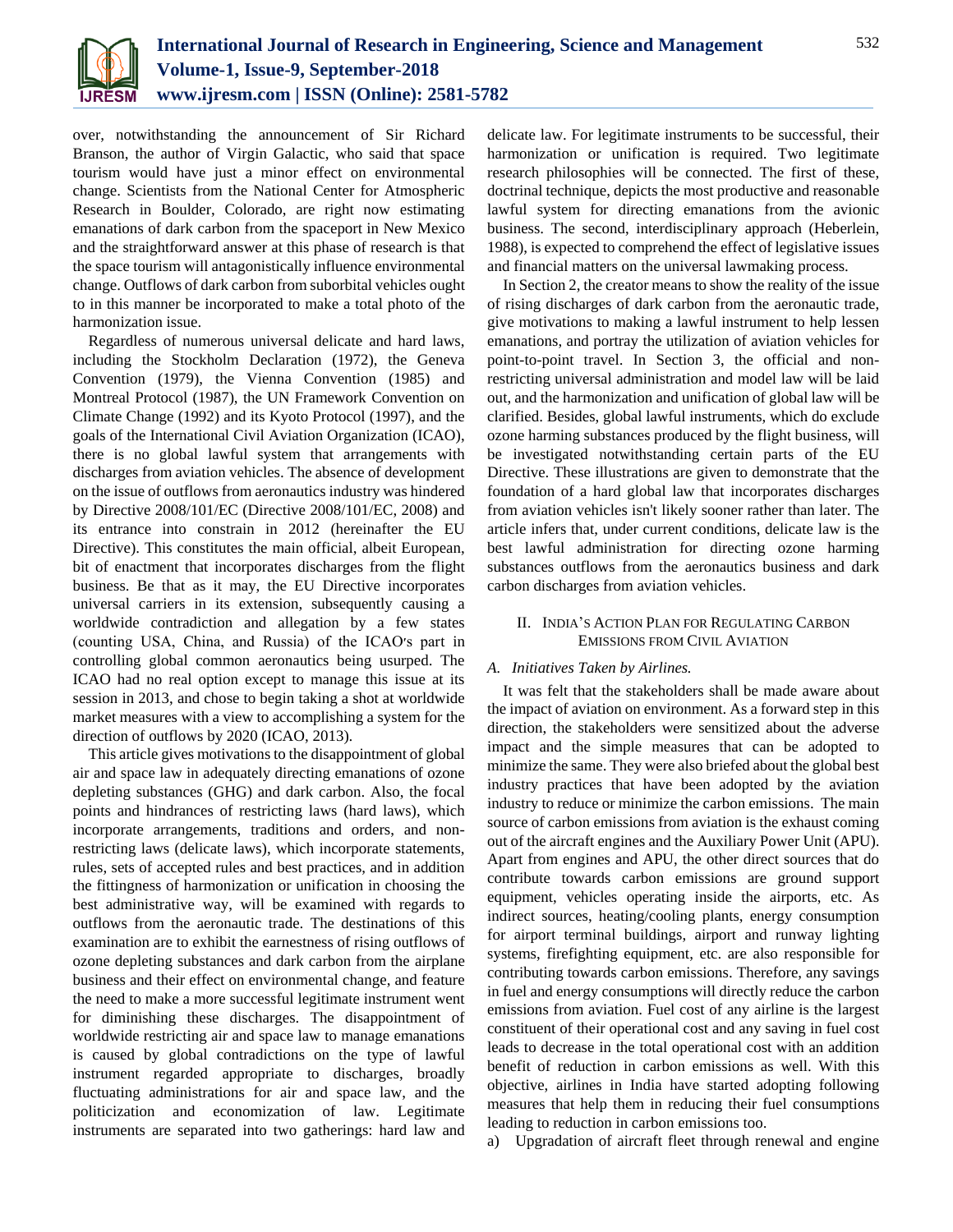

modernization program for better fuel efficiency and adoption of airframe and engine performance improvement packages.

- b) The average age of fleet with Indian carriers is comparatively low. With a view to further improve fuel efficiency, airlines have started looking towards new aircraft models with state-of-art technologies and more fuel efficient engines that may result in substantial reduction in emissions in future. For example, Air India has acquired Boeing 787 Dreamliner which offers superior economic performance with 15% lower fuel consumption than current aircraft in the same category, lower operating costs, lower maintenance and lower carbon dioxide emissions. For future deliveries, airlines have ordered A320NEOs and B737Max options, which are fitted with new technology geared turbofans with an aim to further improve the fuel efficiency thereby reducing carbon emission.
- c) Engine core water wash at regular intervals to increase fuel efficiency.
- d) Use of Computerized Fuel Plan (CPF) as conservative criteria for computing fuel requirements for a flight path with information of taxi out and congestion at destination airports which can avoid carriage of extra fuel.
- e) Usage of APU run time has been replaced by ground electrical power and air conditioning by airport based support system which has both environmental benefits for airports as well as financial savings.
- f) Airlines have also adopted "Single Engine Taxi–in/out" policies and procedures specific to their operations leading to saving in their operational cost besides environmental savings. Pilots are being trained to undertake such single engine operations without compromising with the safety.
- g) Airlines have been advised to make use of thrust reversal judiciously during landing roll for significant savings on fuel and maintenance costs.
- h) Besides, airlines are being encouraged to adopt delayed deceleration approaches with aircraft kept in clean aerodynamic configuration during the approach phase of flight to reduce fuel burn below 10,000 ft.
- i) Most of the airlines have procured a 'New Flight Planning System' which helps in preparing flight plans automatically by optimizing the routes and provides cost effective routing on day-to-day basis for every flight. It is a most important environment friendly technical and operational integration tool.
- j) Few airlines have also shifted to Electronic Flight Bags (EFB) which is a major initiative towards paperless cockpit replacing printed route navigation maps, briefing documents and technical manuals. By avoiding heavy manuals, airlines have advantage of saving weight and thus fuel in everyday operations.
- k) Further, new procedures have been established which take into consideration deteriorating aircraft performance, uneconomical use of aircraft systems and unnecessary

carrying of dead weights reducing drag due to dirt and rough surfaces in the critical zones of the fuselage, wings and empennage, etc. which makes the aircraft more fuel efficient.

# *B. Measures Adopted by Airports*

Airports in India are committed to conduct its business in an environment friendly and sustainable manner by minimizing the impact of their activities on the environment through optimization of natural resource utilization and energy consumption resulting in reduced emissions. Energy conservation and renewable energy development along with emission reduction is an integral part of their business strategy towards achieving credibility and sustainability in the aviation business. Airports in India have identified the emission sources from airlines and other business units operating within the premises of the airports and started working to minimize them such as on-site fuel consumption and electricity consumption, etc. With this objective, airports have started adopting following measures to reduce emissions.

- a) Adoption of Carbon Accounting & Management System (CAMS) for reducing airports GHG emissions which is based on the guidelines provided in the ISO 14064-1 for quantification and reporting of greenhouse gas emissions and removals. Airports are also using Environment Management System (ISO14001), Energy Management System (ISO 50001:2011) and Green House Gas Reporting (ISO 14064) mechanism which helps them to develop and implement policy, objectives and action plans taking into account legal and other requirements for GHG reduction.
- b) Participation in Airport Carbon Accreditation Programs at various levels foremission reduction.
- c) Participation in Leadership in Energy and Environment Design (LEED) with an objective to reduce pollution  $\&$ waste management, provision for eco-friendly vehicles, rain water harvesting, use of recycled water, energy efficient electric lighting, etc. Indira Gandhi International Airport (IGIA), Delhi is the one of the airport in the world having LEED Gold accreditation.
- d) Use of advanced aerobridges fitted with Bridge Mounted Equipment (BMEs) such as Fixed Electrical Ground Power (FEGP) and Pre-conditioned Air (PCA) which helps in minimizing aircraft and vehicular pollution at the airport and prevents the use of APU at parking bay.
- e) Use of dedicated Compressed Natural Gas (CNG) vehicles and electrically operated baggage tugs and buggies for transport of baggage, cargo and passenger in the apron, cargo and passenger terminal building.
- f) Installation of solar power plant at airside premises and solar water heaters at the terminals in order to promote renewable energy use. Airports are also exploring the possibility of CDM registration.
- g) Implementation of environment friendly initiatives by Airports Authority of India (AAI) as an Air-Navigation Service Provider (ANSP), for reducing the carbon footprint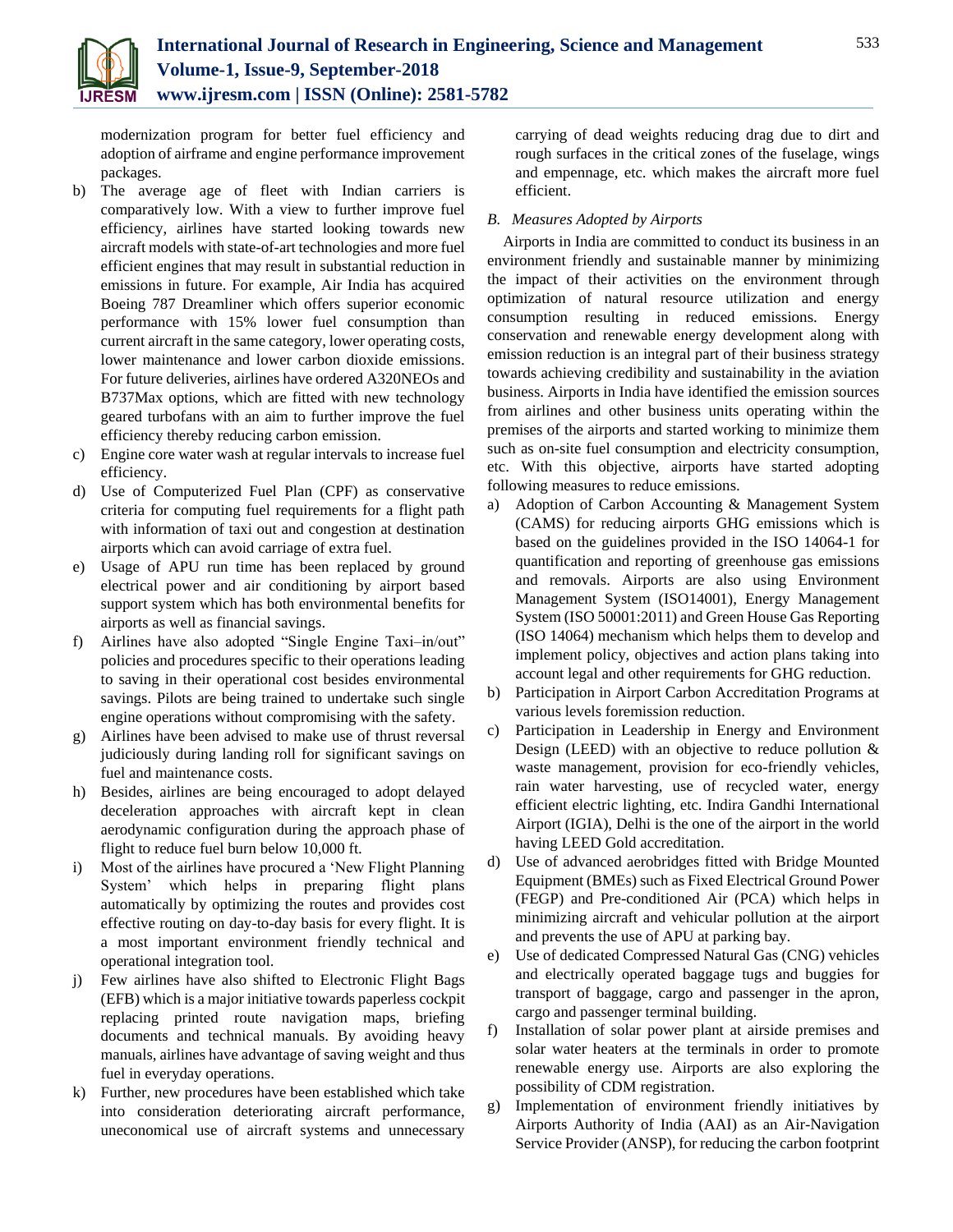

of civil aviation by providing better connectivity, flexibility and reduction in track miles, connector routes, etc. Conditional routes have been implemented to promote the concept of flexible use of airspace between defence and civil which provides significant reduction in track miles leading to time saving and fuel saving.

- h) Implementation of Continuous Descent Approach (CDA) at IGIA, Delhi airport that permits an aircraft to maintain a fuel-efficient arrival flight path while landing with reduce emissions and noise loads. It is planned to extend CDA operations to other airports to gain widespread reduction in emissions from en-route phase to landing.
- i) Implementation of Performance Based Navigation (PBN) procedures at several airports. PBN affords development of air-routes/arrival-departure paths/approach procedure that lead to efficient aircraft operations utilizing advanced aircraft navigation capabilities. The optimization is achieved through reduction in track miles, optimized descent profile for arrival, efficient climb profile for departures and enhancement in airspace capacity thereby reducing delays and holding. These measures reduce fuel burn leading reduction in emission.
- j) Reduction in separation on final approach which has helped in enhancing airport capacity thereby reducing arrival holding at lower altitudes. Low altitude holding is one of the major contributors to release of emissions in the environment; since jet engines are known to be in-efficient at lower altitudes. Implementation of Tactical Flow Management significantly improves arrival management thereby minimizing the requirement of arrival holdings at lower altitude.
- k) Enhancing on-time performance by airlines which has significant impact on pollution caused by aircraft on ground. These measures have drastically reduced departure congestion and long queues of aircraft awaiting their turn for take-off. Better management of departure has inevitably contributed to quick departure, efficient climb profile, availability of preferred flight levels thereby resulting in reduced fuel burn and reduction in emissions.
- l) Training and workshops for stakeholder's viz. airlines, air traffic control units, ground handling units and other business partners on environmental measures.

## III. INTERNATIONAL AND EU GREENHOUSE GAS EMISSIONS FROM AEROPLANES AND CLIMATE CHANGE: TO HARMONISE OR TO UNIFY

International laws created by states and international organisations can be divided into binding (hard) and nonbinding (soft) laws. Forms of hard law such as treaties, conventions, international customs and general principles of international law are included in Article 38, Chapter II, and Statute of the International Court of Justice. Examples of soft law include declarations, guidelines, statements, action plans, codes of practice and model laws, and this list is not exclusive.

Binding law describes the rights and obligations of states that have ratified, signed or acceded to a hard-law document. The provisions of a binding instrument are rigid leading to disagreements between negotiating parties and long periods of time spent drafting conventions. A good example is the United Nations Convention on Contracts for the International Sale of Goods (CISG), the process of "drafting and refining the convention lasted 30 years". It can therefore be presumed that any hard law on emissions from the aerospace industry would take even longer than was the case with the CISG, for which it was in the common interest of all parties to create a document that unified international sales. In the case of emissions, it is more problematic because there are conflicting views about whether and how to regulate. States are therefore often unwilling to be subjected to binding laws. An alternative is usually seen in soft laws, which leave space for states to manoeuvre in implementing and obeying the provisions of such instruments; soft laws also do not impose penalties for breaches of their provisions. The tension between the selections of different forms of law, in terms of considering whether one method might be more effective than another, is especially visible in international air and space law that regulates emissions.

If the creation of international legal instruments is difficult, the international coordination of existing national laws is hardly easier. The international lawmaking process is under pressure from political and economic influences, which automatically leads to the politicisation and economisation of law – of which greenhouse gas emissions from the aviation industry can be seen as a vivid example. In the view of the author, politicisation results from a destructive use of politics in the lawmaking process that weakens the efficiency of legal documents created by particular states. On the other hand, economisation can be described as the use of economic tools and calculations to convince regulators and regulated entities about the effectiveness and efficiency of new regulations. Rather than characterising these phenomena as two negative trends, a distinction should be made between the destructive force of the politicisation of law and the useful tool of economic calculation. An inability to create binding international law is common in the air and space arena, especially in areas that governments care about most, such as security. Politics and economics can also have a massive influence on international lawmaking processes to the extent that they can become ineffective. Furthermore, there are social differences between developed and developing countries with regard to the most effective and equitable approach to the regulation of emissions. The former group of nations attempts to create a single uniform framework, whereas the latter group opposes this by contending that they did not contribute to the status quo of emissions and asserting that they have the right to the same opportunity for economic growth as developed countries had. Developing nations therefore insist that they should not be obliged to pay for the consequences of climate change by adhering to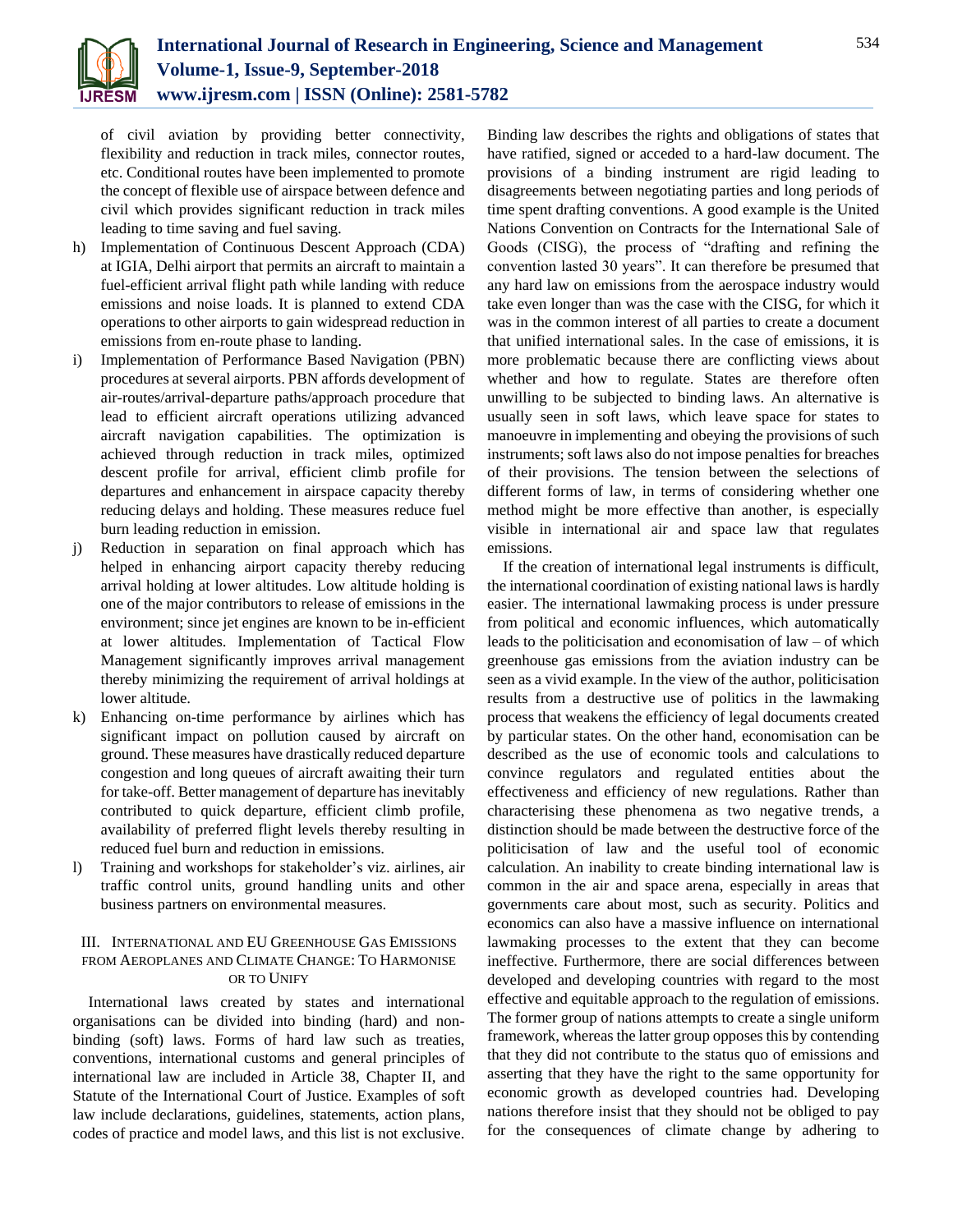

regulations that require reductions in emissions. This is why it has been so hard to either harmonise or unify international emissions from the aviation industry, and it will be difficult to do the same with black carbon emissions from aerospace vehicles at a global level.

Harmonization is a process of establishing a level of equilibrium between laws of different legal systems in order to avoid conflicts of law. This can be achieved by changing rules, standards or processes. "Harmonization does not lead to the one set of agreed rules and it can be achieved by international agreement between states or by mandate of a regional supranational institution" . Harmonization also embraces "a wide spectrum of ways to combat differences in legal concepts in different jurisdictions." . An example of harmonization in the field of emissions within the aviation industry is the EU Directive, which harmonized the laws of member states that regulate emissions from this specific industry by requiring that they all meet a basic standard. Harmonization is often confused with unification which means the "adoption of an agreed set of rules, standards or guidelines" in one legal document. In the case of emissions, unification of law would be an international treaty agreed upon by the states or the international legal framework created by the organization having a mandate to regulate international civil aviation, namely the ICAO. In effect, the creation of the ICAO unified all the matters related to international civil aviation in one agency, however it has not yet unified the law on emissions by facilitating the creation of one internationally binding body of law on the subject. On the other hand, the ICAO is capable of creating laws which aim to achieve harmonization in the international civil aviation. However, it is currently impossible for the ICAO to regulate emissions from aerospace vehicles because it has no legal mandate to do so. Accordingly, the ICAO cannot at present create any hard or soft law regulations aiming to harmonize this sector. In addition, there is no other international organization which is capable of regulating the sector of aerospace vehicles. To date, this sector is devoid of international binding regulations to limit the emission of greenhouse gases and black carbon, despite the fact that both of these forms of pollution have the most deteriorating impact on climate change. Therefore, there is an urgent need for increasing the efficiency of the laws regulating emissions of greenhouse gasses and black carbon in international air and space law, Claims that a significant advantage of harmonisation is achieving "general consistence in law". However, this is doubtful because several sets of different rules can bring about more confusion than solutions. On the other hand, unification in the area of international legal instruments would set out a number of rules that were uniform for each contracting party, without distinction between developed and less-developed countries. Such an instrument would undoubtedly be the most effective type of measure, but has no realistic chance of being created – in large part because of the claims of less-developed countries that developed countries hold prime responsibility for climate

change. This is, however, doubtful, because several sets of different rules can bring more confusion that solutions. In the context of aviation emissions, developed countries can use environmentally friendly engines and better fuels. The airlines of less-developed countries, on the other hand, use less advanced technology, failed to meet the conditions for minimal emissions set out by the EU, and as a result are banned from the region׳s air zone. The less-developed countries are now in the process of their own industrialisation, and this acts as a serious obstacle to the creation of a binding  $-$  or even non-binding  $$ single unified set of international rules for emissions from aerospace vehicles. If such a uniform document could be created, the developed countries would be doubly rewarded because they have already benefited from economic and technological growth, and would now benefit from low emissions. For less-developed states, on the other hand, lower emissions to reduce the side effects of climate change are of secondary concern compared with failed hopes of economic growth.

Differences in opinion on standardisation of emissions between developed and less-developed countries undermine the potential effectiveness of a uniform binding law between countries. The international community decides on one standard for emissions, or considers using a soft-law instrument because of an inability to create hard law. This is the neverending challenge of international law: taking into consideration the interests of both developed and developing countries in establishing a single emissions standard. Professor Ancel, wrote that in the process of the harmonisation of law, developed and developing states ought to be treated differently. In light of this statement, unification between states would be impossible and harmonisation through having a different set of rules applicable to emissions from aerospace vehicles would not bring the intended consistency.

Another argument, by Stephan, is that the harmonisation of international commercial law would decrease legal risk, making transactions more certain and predictable. If an international convention is established, all business parties will be aware of its provisions. The outcome of a single law would therefore be greater reliability and predictability than would be the case with numerous national laws. In particular, some African states rely heavily on customary law, and their systems are constructed in the fashion of legal pluralism. International insolvency law can be used as an analogy for international air and space law regulating emissions. If a multilateral treaty has been chosen as an instrument to harmonise or unify emissions, it must be remembered that such a document is created through a lengthy formal process that comprises several consultations and diplomatic meetings. If countries therefore consciously decide to include emissions in a treaty, this implies firstly that a sufficient number of nations must be party to that treaty for it to enter in force; secondly, upon ratification, accession or signature, a party would be accorded certain rights and obligations; and finally, breaching any of the rights or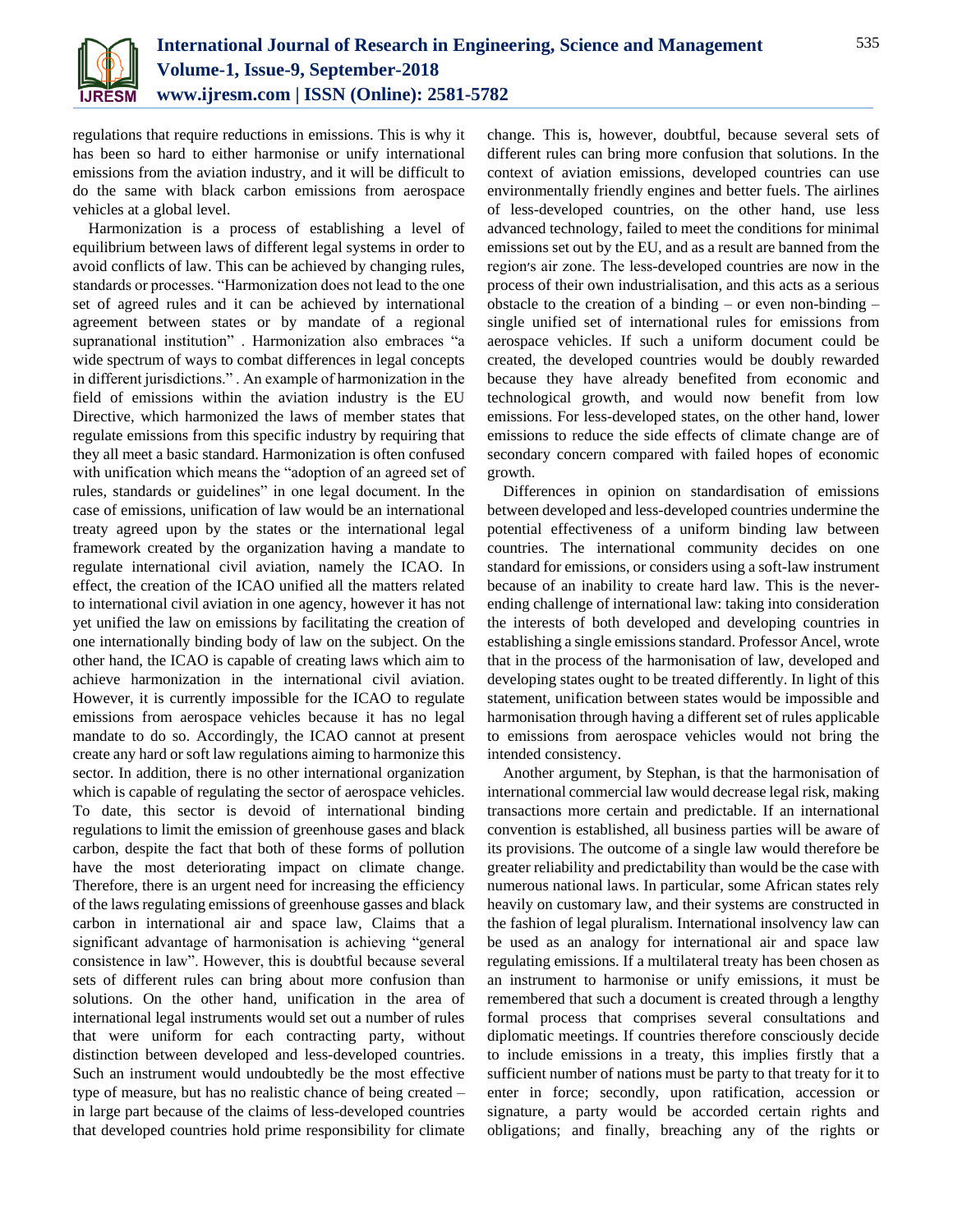

obligations would amount to a breach of international law. In other words, states cannot be forced to be a party to a treaty, although they can be put under political or economic pressure to do so. If a hypothetical multilateral treaty called the International Convention Regulating Emissions from the Aerospace Industry was proposed, the possible outcomes might be as follows:

- a) The most interested states might not be willing to become parties, and would thus be excluded from the "rights and obligations" of the convention;
- b) The most interested states might become parties but have reservations, excluding the application of certain provisions of the convention and thus undermining its whole purpose;
- c) The most unrealistic scenario is that all interested parties would unreservedly sign the convention, thus achieving full harmonisation.

Professor Mohan describes cross-border insolvency proceedings as "inefficient, prolonged and costly". In the case of emissions, stagnation caused by a lack of effective international regulations and over-reliance on voluntary instruments created by the International Civil Aviation Organization have made regulation inefficient. Even minimal compliance falters if not every ICAO member state even supplies annual reports on emissions. Attempted harmonisation through a soft-law document created by the ICAO would thus fail in its purpose. The process is also prolonged because procedures for oversight by the ICAO are lengthy and costly because of the need for legal and technical verification. Professor Burman indicates that different rules for insolvency proceedings operate in different countries, and furthermore, different technical standards are applied to measure emissions in each nation. The provisions of the Chicago Convention do not oblige contracting states to achieve minimum standards of emissions. Article 33 of the Convention only specifies minimum standards relating to "certificates of airworthiness, certificates of competency and licenses". It is therefore apparent that safety and security take priority over emissions concerns. This is justifiable, but the subject of emissions should not be totally neglected as they currently are. The model example for a convention, subject to an adequate number of signatures, ratifications or accessions, would bring not only a clear set of internationally recognised rules and impose global measures and limits on emissions, but would also expand international cooperation among lawyers.

From another perspective, Professor Zamora explains that harmonisation is not inherently linked with one uniform document, but instead attempts to reconcile different legal rules. This can be achieved through so-called model laws created by non-state organisations. Some of these laws have proven very successful, such as the UNIDROIT Principles of International Commercial Contracts (2004) and the UNCITRAL Model Law on Cross-Border Insolvency (1997). The advantage of a model law is that it can be implemented either as a whole or as particular provisions in the domestic legal systems of interested states. The hypothetical Model Law on Global Emissions from the Aerospace Industry created by the ICAO can add some flexibility because it does not have to be rigid. Furthermore, there is less political pressure when model laws are used and the lawmakers are more independent, because scholars from many jurisdictions take an active role in the drafting process – although this can also be seen as a disadvantage because of a lack of representative capacity and the fact that lobby and interest groups can influence the wording of a model law. In addition, the neutrality of provisions in such laws minimises potential objections. Despite all these efforts, the outcome could be that the model law is ultimately another soft law created by the ICAO that adds no value to the effective regulation of emissions.

Aviation is judged by many scholars to be "the biggest contributor to climate change" after road transport. Gossling and Upham have warned that the contribution of 3 per cent from aviation to climate change will not last long, because the aviation sector is still expanding. One of the main challenges in regulating emissions from aeroplanes is that airlines are bound by domestic regulations, which might be rigid in developed and eco-aware countries but very liberal in developing ones. As a result, attempts to regulate emissions at an international level can bring more problems than solutions. Rothengatter points out that the ICAO, which is in sole charge of imposing taxation and charges in international civil aviation by virtue of the Chicago Convention, is unable to do so because of conflicting interests among member states Any convention that seeks to impose such charges, and practically every convention that aims to regulate emissions at an international level, therefore has to include them, and must cooperate closely with the ICAO. It is an open secret that the ICAO becomes a forum for political, and not legal, discussion.

In addition to strictly legal obstacles to the regulation of emissions, growing social awareness on the impact of the aviation industry on climate change is still too small to persuade legislators to start requiring mitigation actions. It was discovered in another research that "participants were unlikely to forgo potential travel decisions to New Zealand because of concern over air travel emissions".

There are several models of soft and hard international and EU laws that aim to reduce air pollution, but none of them regulate emissions from the international civil aviation industry. The first soft-law document that began the debate on the condition of the environment in the context of air pollution was the Stockholm Declaration of 1972. The Geneva Convention of 1979 was the first internationally binding law to include the need for limitation and reduction of trans boundary air pollution by contracting parties. Despite the goodwill of drafters, the wording of the articles is too vague and imprecise, such as "shall endeavour to limit" and "as far as possible, gradually reduce and prevent" . In addition, the ICAO decided in 1980 to create a binding Annex No. 16 to the Chicago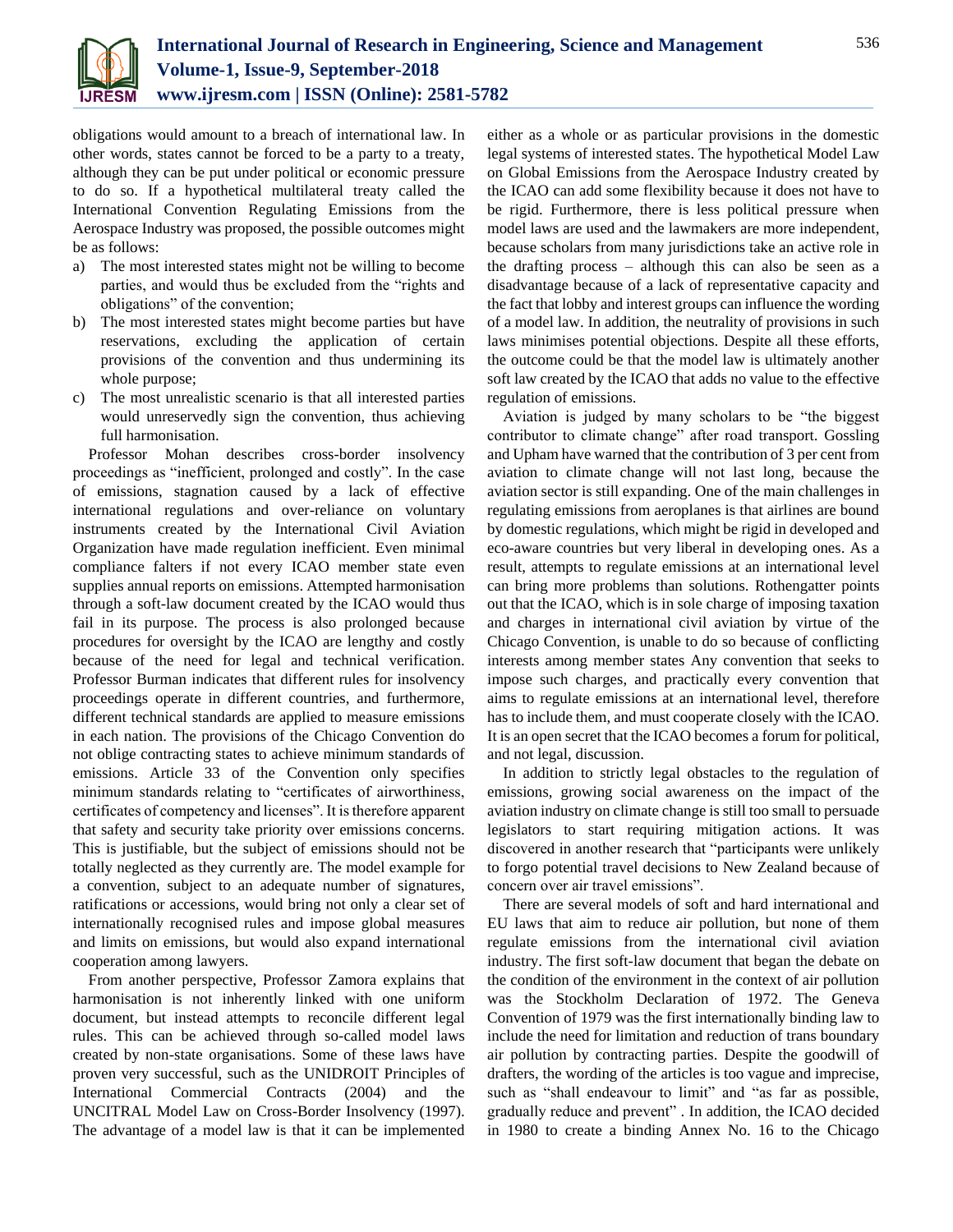

Convention that addressed environmental issues relating to the aviation industry. While widespread recognition of the impact of aviation on climate change occurred later in the 1990s, close research on the issue was conducted in 1996 and the first preventive measures were introduced in 1998. Another proposition made by the ICAO was the establishment of a Group on International Aviation and Climate Change in 2007. Despite these efforts, neither the ICAO nor binding international laws created to date have effectively regulated emissions from the aviation industry. The United Nations Framework Convention on Climate Change (UNFCCC) of 1992 achieved a lot by differentiating between developed and developing countries. The supplement to the Convention was the Kyoto Protocol, which urged countries included in Annex I to "pursue limitation or reduction of emissions of greenhouse gases not controlled by the Montreal Protocol from aviation… working through the International Civil Aviation Organization" by introducing concrete reduction levels. Professor Dempsey claims that the Protocol does not refer to international aviation because, firstly, it would be difficult to "attribute international emissions to a single state" (Dempsey, p. 450) and, secondly, such a hypothetical attribution would be "ultra vires as the only competent organization in the field of international aviation is the ICAO"

The situation changed rapidly after the EU Directive came into force in 2012. This was the first binding document to specifically regulate greenhouse gas emissions from the civil aviation industry. It covered all commercial airplanes that carried passengers and cargo and departed from or landed at an EU airport. The rationale of the EU was to encompass all states with airlines that flew in the European air zone and thus more effectively tackle transboundary air pollution.

The most legally questionable article in the EU Directive dealt with the inclusion of a cap-and-trade scheme for non-EU countries (third states), thus raising the important issue of jurisdiction and state sovereignty in international law. Professor Brownlie stated that "the sovereignty and equality of states represent the basic constitutional doctrine of the law of nations, which governs a community consisting primarily of states having a uniform legal personality". As a result of these principles, a sovereign state can have exclusive jurisdiction over its territory and a duty of non-intervention in areas of exclusive jurisdiction of other states. This principle became an apple of discord between the European Commission, enforcing the EU Directive, and some non-European states with their national airlines. They claimed that the EU usurped the right to act as the ICAO and de facto placed EU law on the same footing as international law, even though EU law is binding only on member states of the European Union. They argued therefore that from a legal point of view, third states ought to be excluded from the provisions of the Directive. As a response, in 2011 several US airlines brought cases before the European Court of Justice, the only court that can assess the EU jurisprudence, questioning the EU Directive on several grounds. The Court׳s opinion involved an ongoing discussion about the relationship between EU and international law. The ruling held that the Directive was a valid piece of law that was complementary to international law. In response, the US House of Representatives called the EU Directive "ill-based and illegal", and passed a bill forcing US airlines not to obey it. China, India and Russia also openly contested the Directive and at a meeting in Moscow in February 2012, agreed on an action plan against it. The action plan would include "barring airlines from participating in the Brussels plan; filing a formal complaint at the UN׳s civil aviation body – the ICAO; imposing levies or charges on EU airlines as a countermeasure; and stopping talks with EU carriers on new routes". The pressure imposed by the EU Directive on the international community resulted in the decision by the ICAO at the 38th Assembly meeting in October 2013 to adopt more concrete measures aimed at regulating greenhouse gas emissions in a binding legal form. The Assembly agreed to begin working on global market-based measures for aviation emissions at the next session in 2016, and to create an international framework on the basis of those measures by 2020. However, it can be predicted that the international framework will not be created by 2020, despite good intentions. Firstly, the ICAO has not created any binding document concerning global emissions from the aviation sector. And secondly, ICAO member states have not been able to reach a consensus about suborbital vehicles since 2005, and therefore such emissions will be outside the scope of a potential global framework. The next initiative of the ICAO therefore seems doubtful from the perspective of aerospace vehicles.

#### IV. CONCLUSION

Remembering the hesitance to direct ozone harming substances in any coupling way at a global level, an end can be achieved that there is no possible answer for the issue. To date, there is no globally restricting law that controls ozone harming substances emanations from the flying business or dark carbon discharges from the rising segment of aviation vehicles, notwithstanding developing proof of the unfavorable effect of such outflows on environmental change. The politicization and economisation of law, which avoid hard-law controls, are probably going to put political interests and inclinations under the steady gaze of law. Additionally, financial estimations with respect as far as possible are probably going to hinder the lawmaking procedure. Amending or making any present spacelaw enactment in the field of dark carbon outflows ought to be dealt with as unlikely and difficult to accomplish in the current worldwide circumstance. The making of a hard law does not ensure that a state will turn into involved with it. Regardless of whether an exhaustive tradition is made (for instance, under the support of the United Nations Office for Outer Space Affairs), it may never be sanctioned by an adequate number of states to come into drive. Accordingly, it may transform the best goals into disappointment, as on account of the Moon Treaty (1979).

Assuming, thusly, the production of any global restricting